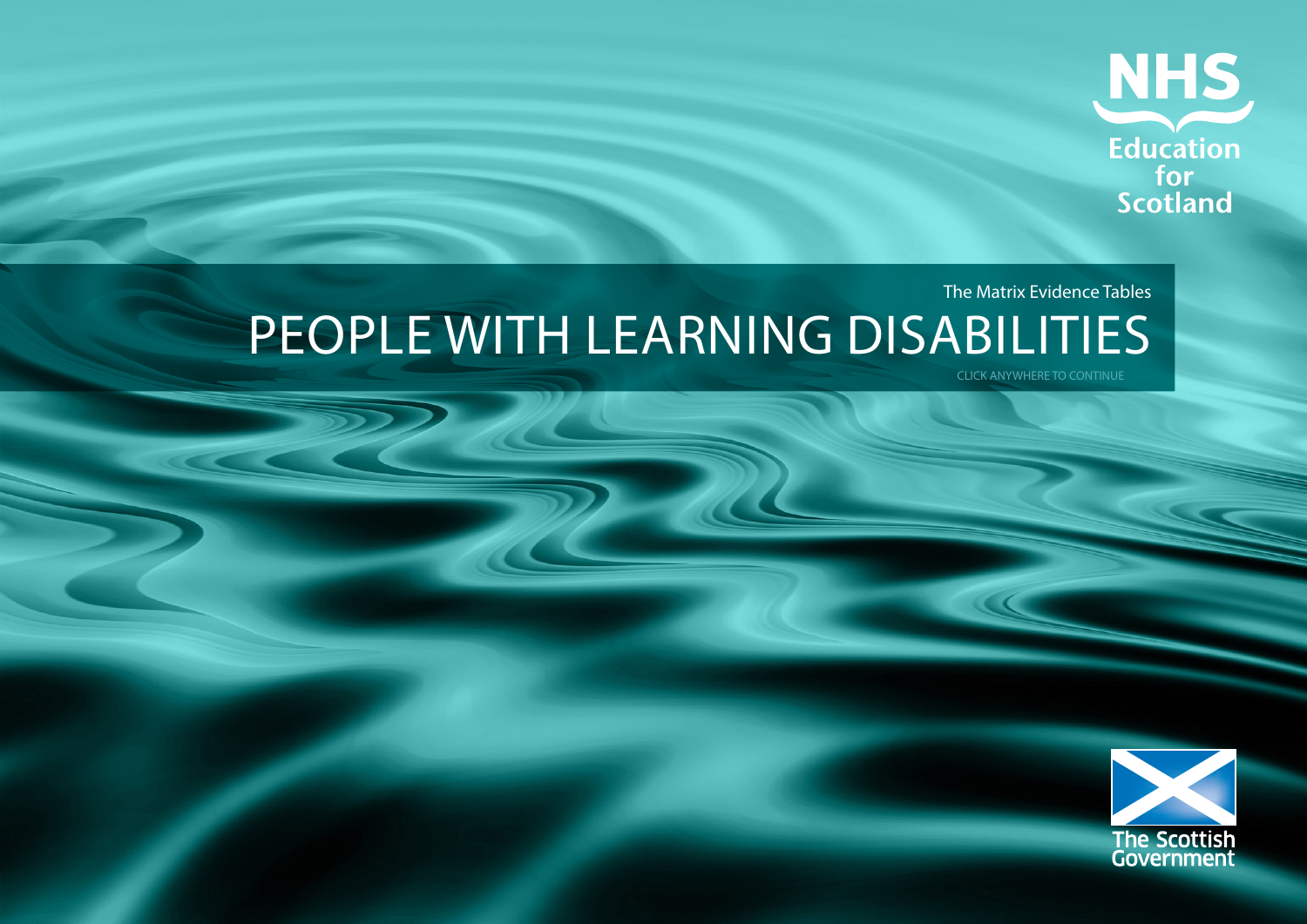### INDEX

> INTRODUCTION

 $\blacktriangleright$  ANGER

 $\blacktriangleright$  ANXIETY

- CHALLENGING BEHAVIOUR
- > DEPRESSION

> PSYCHOSIS

S CONTRIBUTORS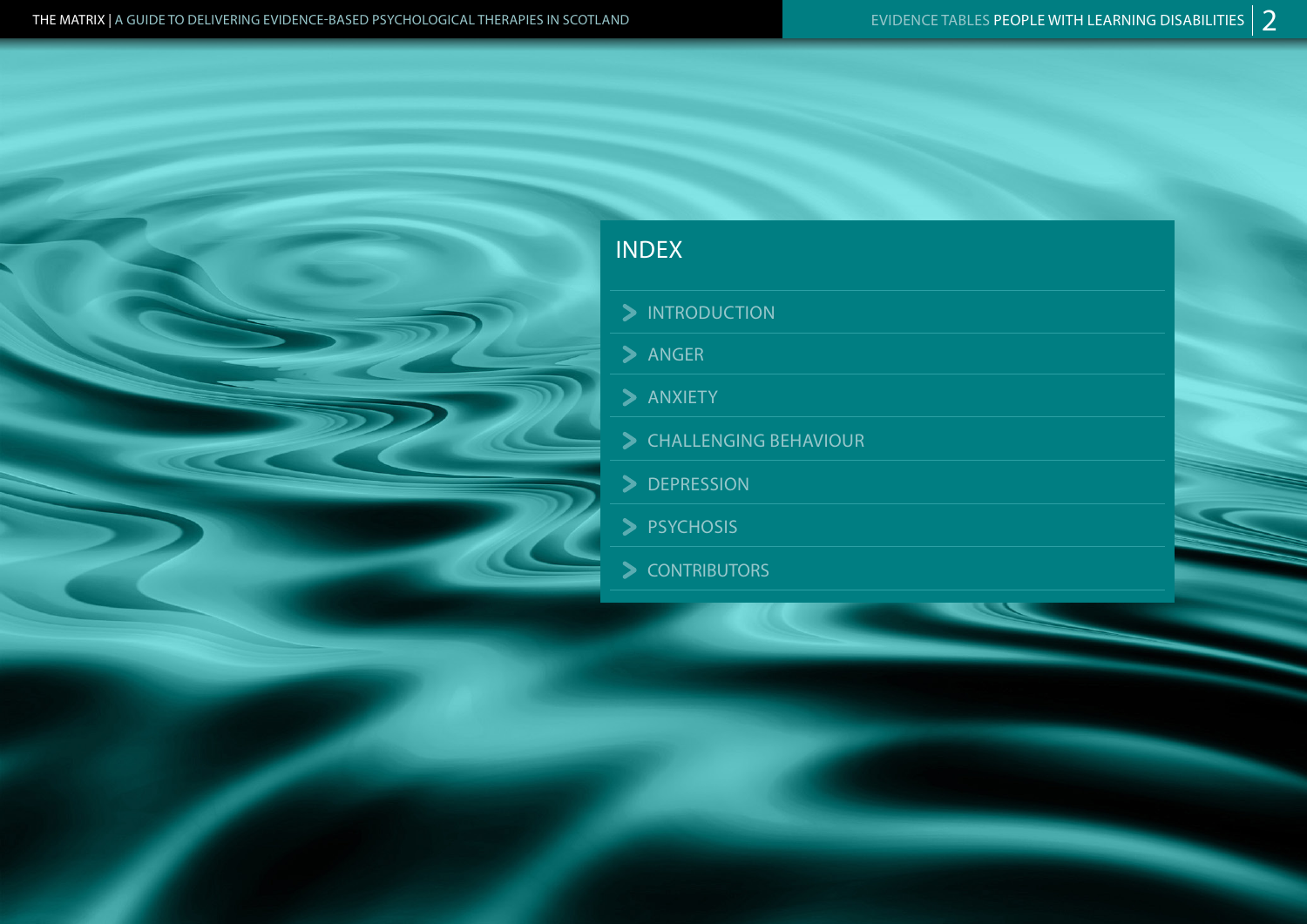THERE IS A GROWING RECOGNITION OF MENTAL HEALTH PROBLEMS EXPERIENCED BY PEOPLE WITH LEARNING DISABILITIES (COOPER AND VAN DER SPECK, 2009), AND THE NEED TO DEVELOP EFFECTIVE PSYCHOLOGICAL THERAPIES TO ADDRESS THESE DIFFICULTIES.

Epidemiological evidence indicates that there is a higher incidence and prevalence of mental health problems than that found in the general population (Cooper et al, 2007) and important best practice guidelines have been produced (Royal College of Psychiatrists, British Psychological Society and Royal College of Speech and Language Therapists, 2007).

A frequent reason offered for the lack of attention paid to mental health problems presented by people with learning disabilities is due to diagnostic overshadowing. This means that because attention is focussed on cognitive difficulties or problems with adaptive behaviour, there is a failure to notice signs of emotional distress. However, there are other difficulties with diagnosis and intervention. In common with other groups, there is a great deal of co-morbidity, and challenging behaviour and mental health problems often occur together (Cooper et al, 2007). Individuals described as having learning disabilities are a heterogeneous group, and those with more significant impairments may be unable to report their symptoms of distress, making it difficult to use existing diagnostic categories. The referral route is also different and people with learning disabilities rarely refer themselves for help with emotional problems, relying on others to identify their problems and seek professional input on their behalf.

Psychological therapies with a proven efficacy in the general population are being adapted for use with people who have learning disabilities. The emerging evidence for cognitive behavioural interventions (CBT) is encouraging, but further process and outcome research is required to establish the effectiveness of these interventions and underlying mechanisms of change.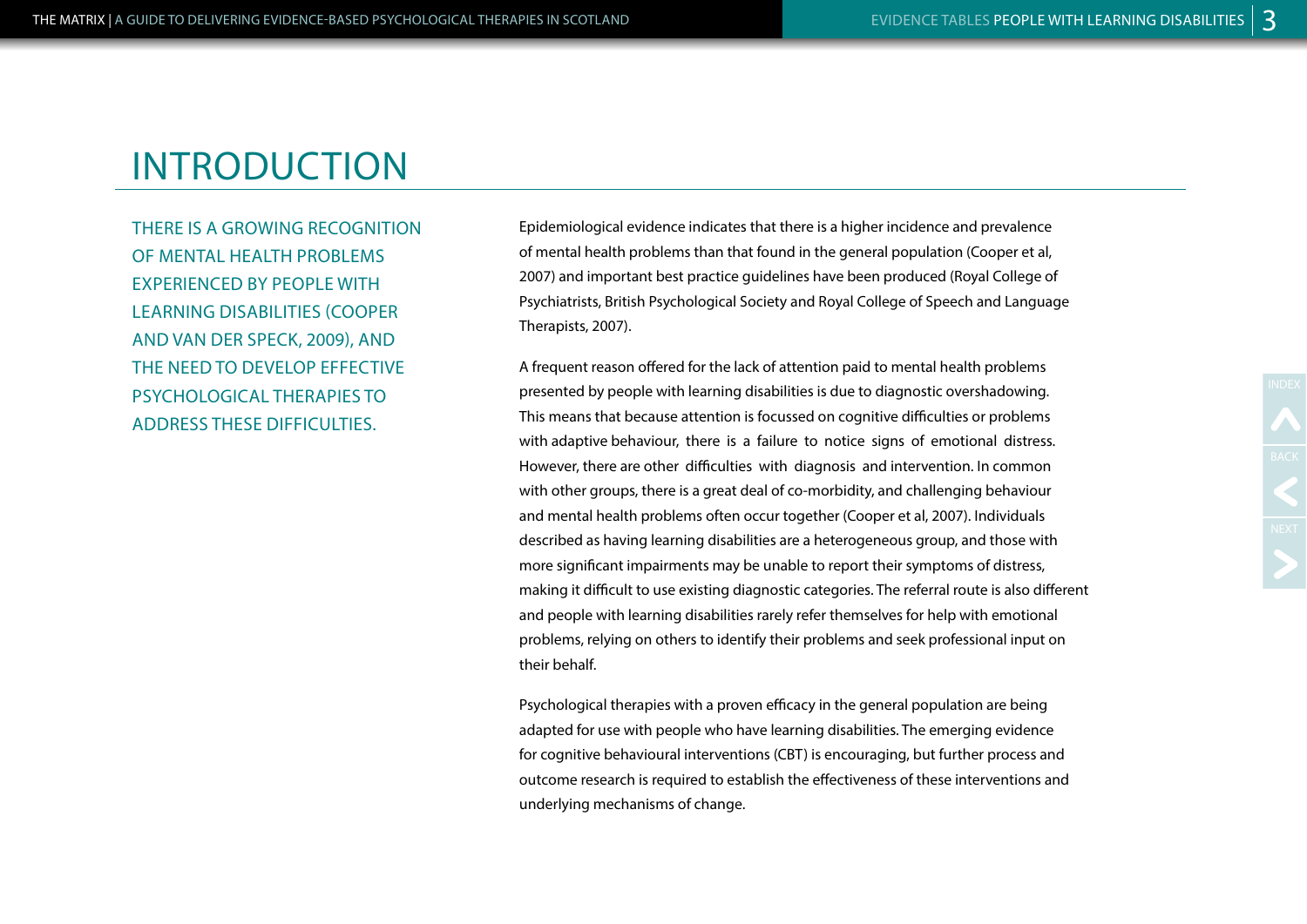There are limits to the use of talking therapies with this population, and findings would suggest that interventions like CBT only have the potential to be effective with people who have mild to moderate learning disabilities (Taylor, Lindsay and Willner, 2008). Other approaches, including psychodynamic and systemic interventions, have been adapted for use with this population. However, in common with CBT, certain therapies are only likely to be helpful with people who have mild to moderate learning disabilities and may not be accessible for those with more significant impairments. Art and music therapists can have an important role, especially with those who have limited expressive or receptive verbal communication (Pounsett, Parker, Hawtin & Collins, 2006). Collecting data about the effectiveness of such innovative practice is necessary to properly represent the range of psychological therapies carried out in this field.

There is a longstanding history of positive behavioural approaches to challenging behaviour presented by people with learning disabilities, which is one of the main reasons that individuals are referred for psychological help (Emerson et al 2000). One drawback for The Matrix is that much of the challenging behaviour research has been experimental work in specialist settings, and there is a need to build a better evidence base about sustainable interventions in ordinary community settings. Positive behavioural interventions have evolved to provide effective help for individuals living in community settings (Carr et al 1999), with a growing emphasis on working alongside those providing clients with formal and informal support. This underlines the fact that psychological interventions for people who have learning disabilities are rarely clinic based, and usually carried out on an outreach basis in an attempt to ensure the therapeutic work is ecologically valid and translates into observable improvement in life circumstances.

It also fits well with the recovery principle set out in the framework given for The Matrix. Working with individuals who are likely to be receiving other forms of support means

THERE IS A LONGSTANDING HISTORY OF POSITIVE BEHAVIOURAL APPROACHES TO CHALLENGING BEHAVIOUR PRESENTED BY PEOPLE WITH LEARNING DISABILITIES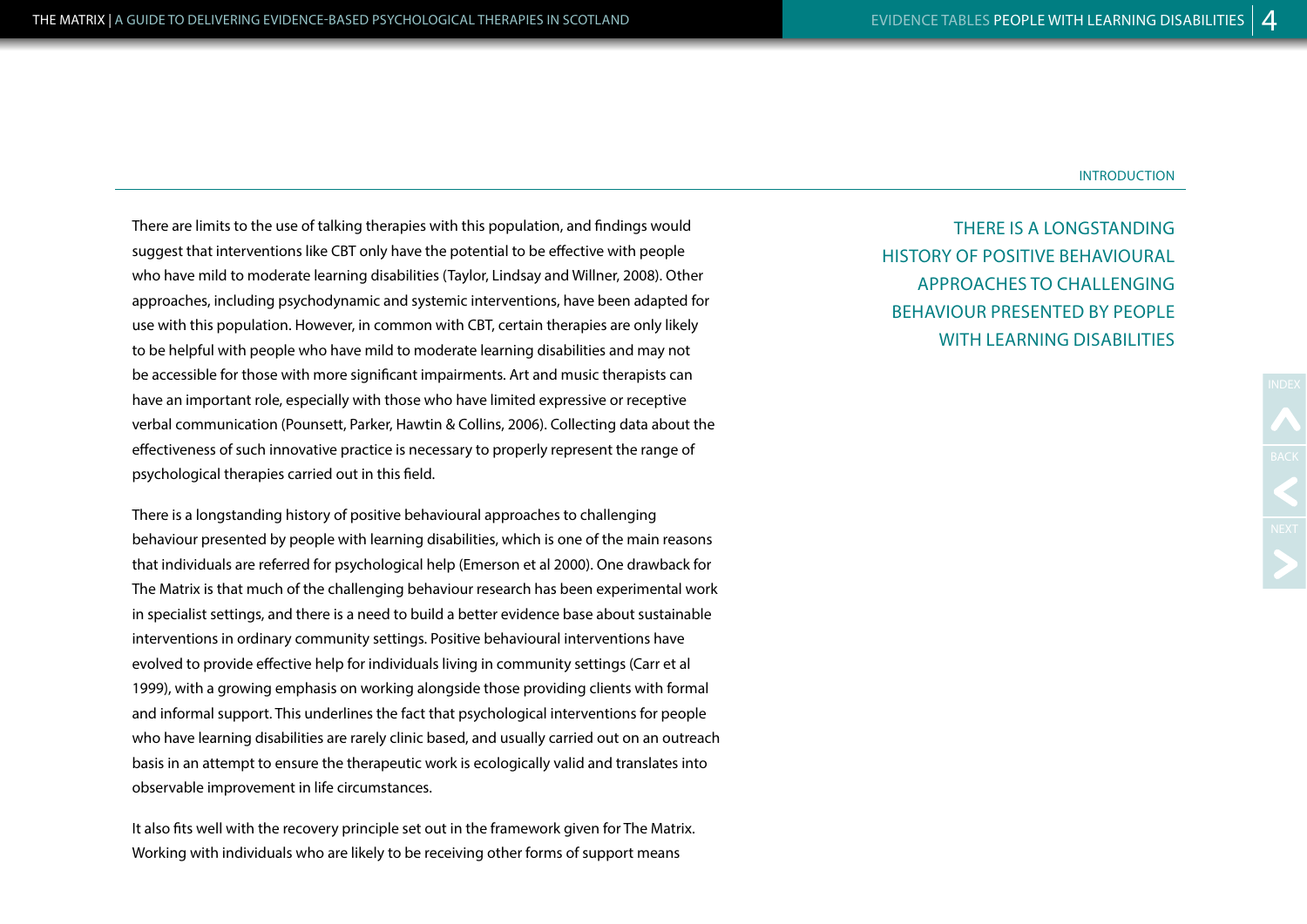that psychological therapies are frequently delivered as part of a multi-disciplinary package. Providing focussed training and guidance for families and paid carers is particularly important when implementing behavioural interventions.

It is also noteworthy that the pace of therapeutic change for people with learning disabilities is likely to be slower. Consequently, interventions are likely to take longer and be at a higher level of intensity than equivalent interventions in the general adult population.

Using randomised control trials to investigate therapeutic interventions for seriously challenging behaviour poses ethical problems for researchers. Moreover, the small numbers of individuals with discrete diagnoses of mental health problems can make it difficult to carry out properly powered trials. Therefore, there is a limited amount of pertinent research available for the learning disability matrix, and it is vital to broaden the evidence base and build on current good practice in the field.

THE PACE OF THERAPEUTIC CHANGE FOR PEOPLE WITH LEARNING DISABILITIES IS LIKELY TO BE SLOWER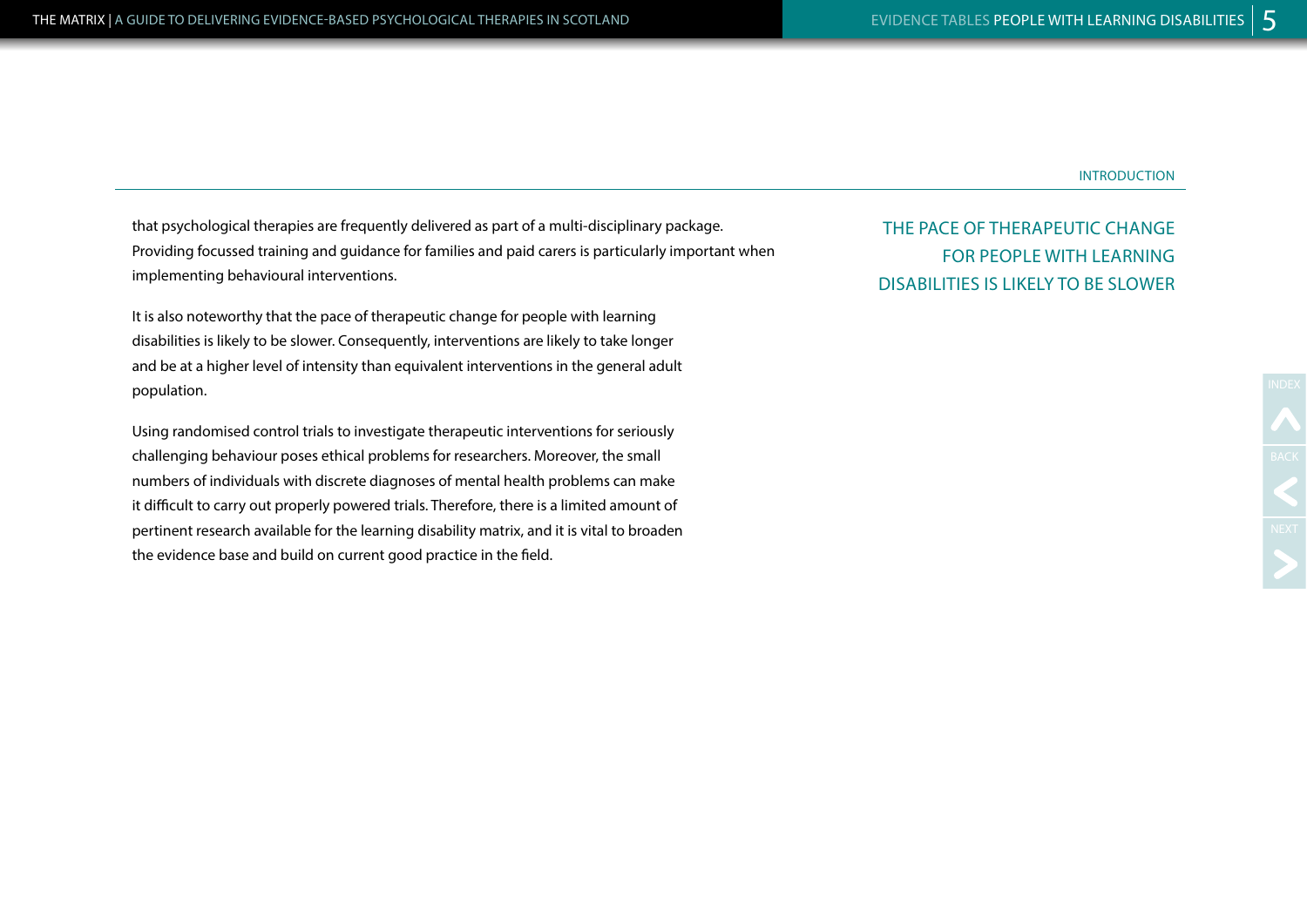#### **REFERENCES**

Carr, E.G., Horner, R.H., Turnbull, A.P., Marquis, J.G. & McLaughlin, D. (1999) Positive Behavioural Support for People with Developmental Disabilities. A Research Synthesis. Washington: American Association on Mental Retardation.

Cooper S-A, Smiley E, Morrison J, Williamson A, Allan L. (2007). Mental ill-health in adults with intellectual disabilities: prevalence and associated factors. British Journal of Psychiatry, 190: 27–35

Cooper, S.A. and van der Speck, R. (2009) Epidemiology of mental health in adults with intellectual disabilities. Current Opinion in Psychiatry, 22 (5):431- 436.

Emerson E., Robertson J., Gregory N., Hatton C., Kessissoglou, S., Hallam A. & Hillery J. (2000) Treatment and management of challenging behaviours in residential settings. Journal of Applied Research in Intellectual Disabilities 13, 175-213.

Pounsett, H., Parker, K., Hawtin, A. and Collins, S. (2006) Examination of the changes that take place during an art therapy intervention, International Journal of Art Therapy, 11: 2, 79 – 101.

Royal College of Psychiatrists, British Psychological Society and Royal College of Speech and Language Therapists (2007). Challenging behaviour: a unified approach. Clinical and service guidelines for supporting people with learning disabilities who are at risk of receiving abusive or restrictive practices.

Taylor, J, Lindsay, W. R. and Willner, P (2008) CBT for People with Intellectual Disabilities: Emerging Evidence, Cognitive Ability and IQ Effects. Behavioural and Cognitive Psychotherapy, 36, 723–733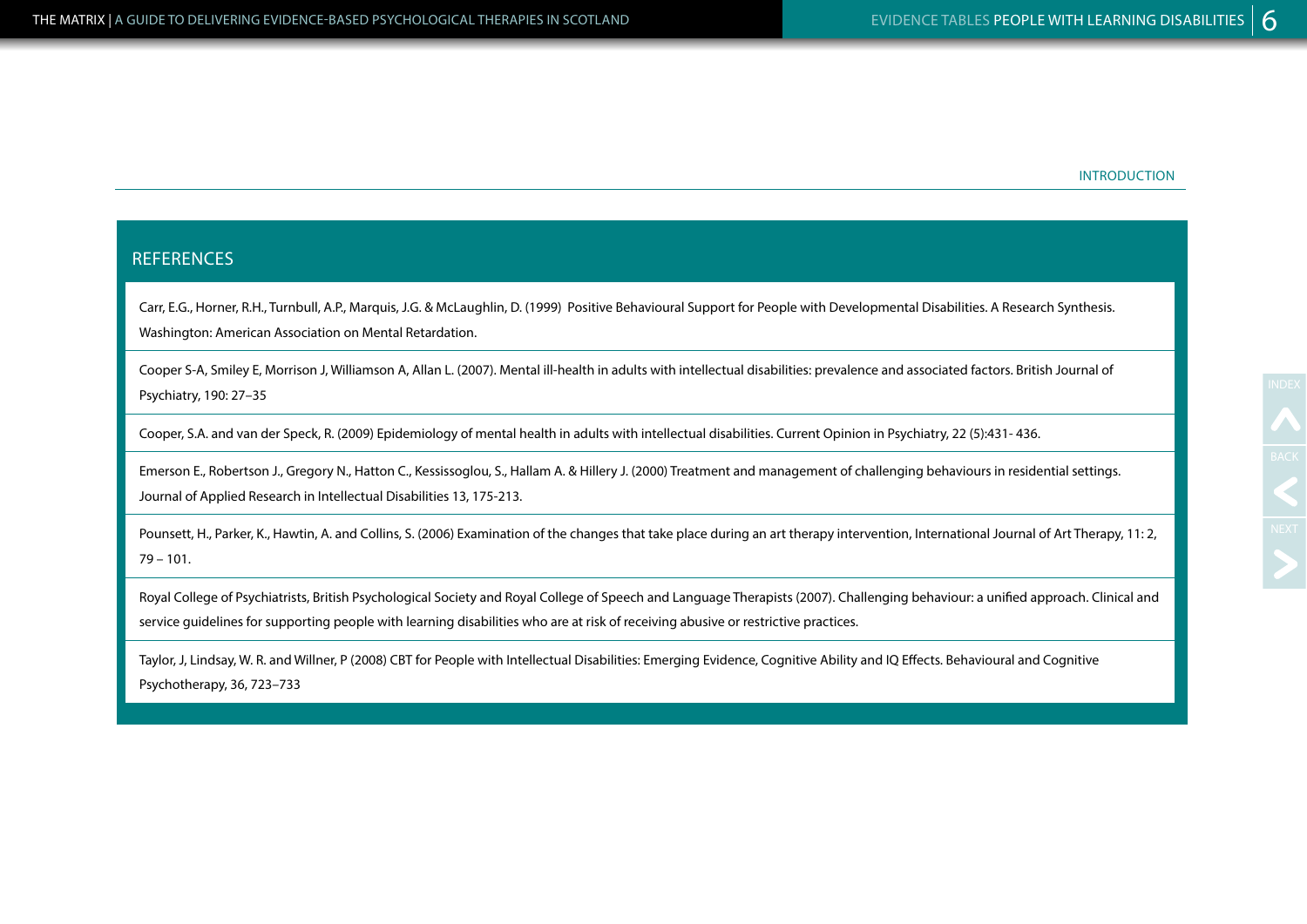# ANGER

| Level of Severity                                                                           | Level of Service                                                              | Intensity of Intervention | What Intervention?                                     | Recommendation |
|---------------------------------------------------------------------------------------------|-------------------------------------------------------------------------------|---------------------------|--------------------------------------------------------|----------------|
| Moderate to borderline<br>learning disability.<br>Clinically significant anger<br>problems. | Specialist community<br>services for people<br>with learning<br>disabilities. | High                      | Group anger management - cognitive and<br>behavioural. | $A^{1,2}$      |
| Moderate to borderline<br>LD.<br>Clinically significant anger<br>problems.                  | Inpatient forensic<br>service                                                 | High                      | Individual cognitive behavioural therapy for anger.    | $A^{3,4}$      |
|                                                                                             |                                                                               |                           |                                                        | <b>REFEREI</b> |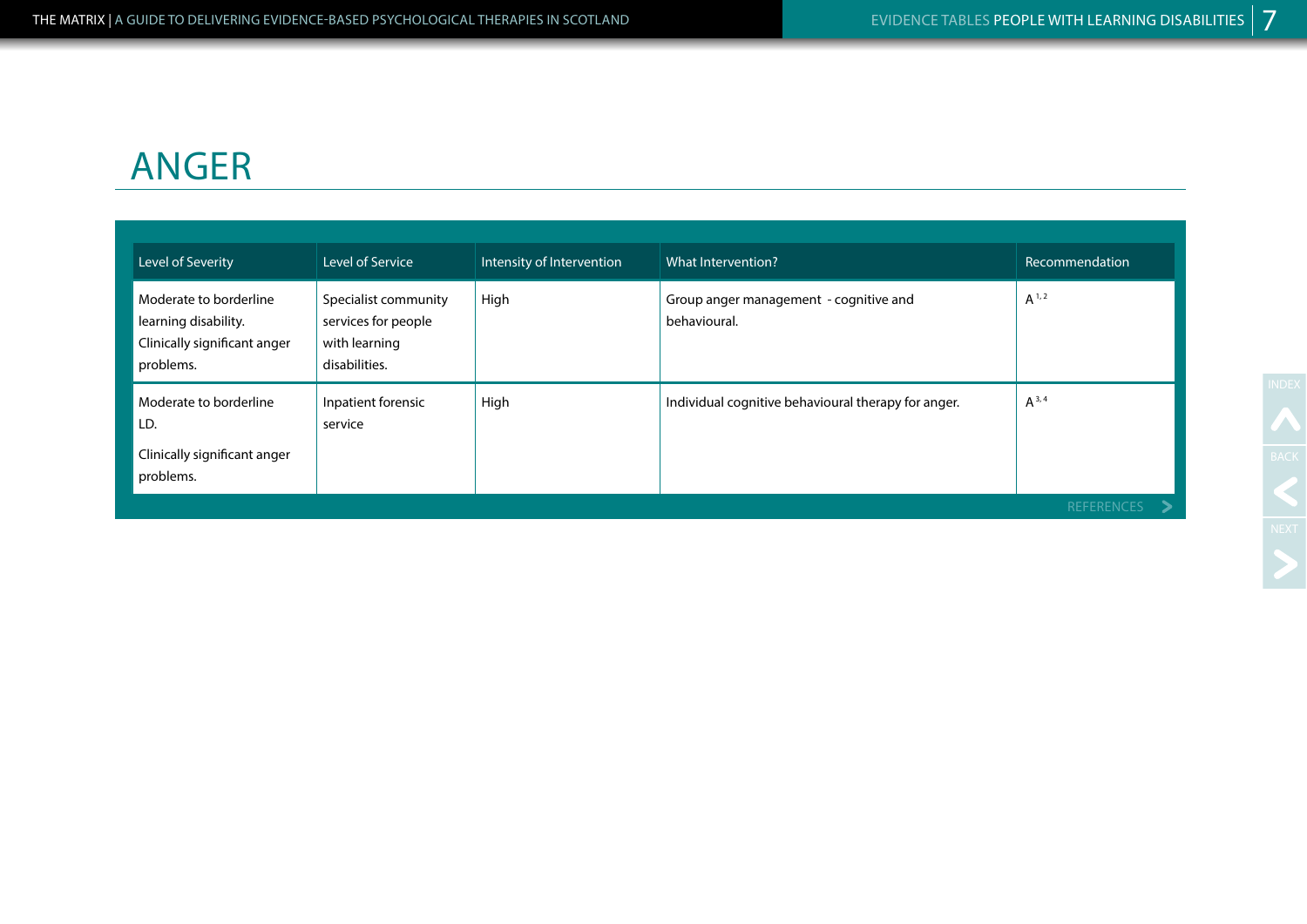# ANXIETY

|  | Level of Severity                                                | Level of Service                         | Intensity of Intervention | What Intervention?                     | Recommendation |
|--|------------------------------------------------------------------|------------------------------------------|---------------------------|----------------------------------------|----------------|
|  | Moderate to severe<br>learning disability.<br>Severe / enduring. | Secondary Care /<br>Specialist Services. | High                      | <b>Behavioural Relaxation Training</b> | $B^1$          |
|  |                                                                  |                                          |                           | <b>REFERENCES</b>                      |                |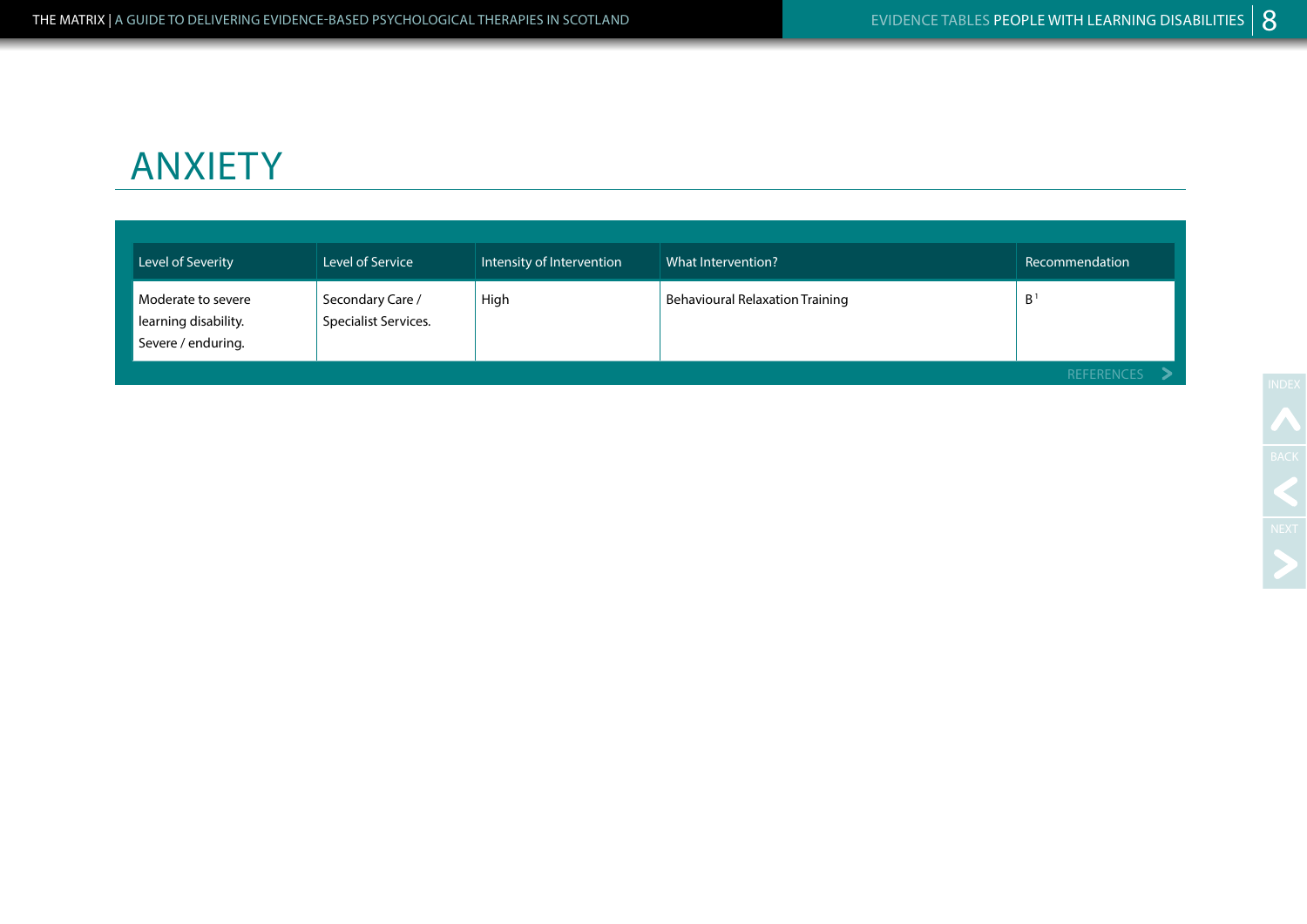### CHALLENGING BEHAVIOUR

| Level of Severity | Level of Service                               | Intensity of Intervention | What Intervention?                                                                                                                                                                                                                                                                                                                                                                                                              | Recommendation            |
|-------------------|------------------------------------------------|---------------------------|---------------------------------------------------------------------------------------------------------------------------------------------------------------------------------------------------------------------------------------------------------------------------------------------------------------------------------------------------------------------------------------------------------------------------------|---------------------------|
| Severe / enduring | Secondary Care /<br><b>Specialist Services</b> | High                      | Functional analysis and behavioural<br>interventions<br>Use of functional analysis to determine antecedent<br>management, including stimulus control, setting<br>events, establishing operations, differential<br>reinforcement, adjustment of environmental<br>variables and those internal to the person.                                                                                                                     | $A^{1,2,3,4,5}$           |
| Severe / enduring | Secondary Care /<br><b>Specialist Services</b> | High<br>Multi-modal       | Positive behavioural support<br>Values based activity and support planning with<br>effective assistance to involve the person in<br>meaningful activity; environmental redesign.<br>Incorporates proactive strategies for reducing the<br>likelihood of the occurrence of the behaviour,<br>and reactive plans for managing the behaviour<br>when it occurs.<br>Incorporates individual and carer/systems change<br>approaches. | $A^3$                     |
| Severe / enduring | Secondary Care /<br><b>Specialist Services</b> | High<br>Multi-modal       | Active support<br>Patient focused interactive training and coaching<br>for carers in active support for meaningful<br>engagement in activities.                                                                                                                                                                                                                                                                                 | $R^{9, 10}$<br>REFERENCES |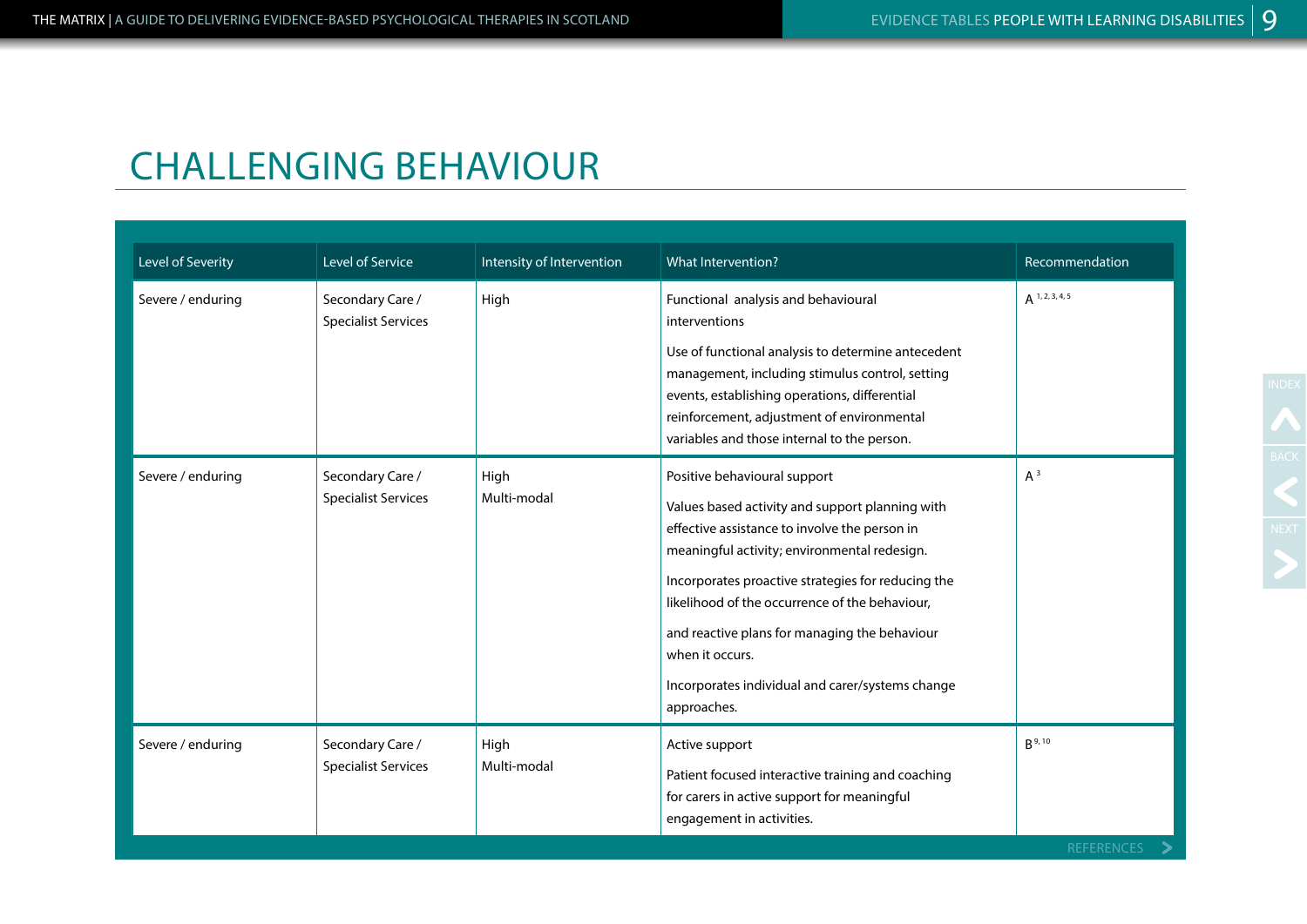#### CHALLENGING BEHAVIOUR

| Level of Severity | <b>Level of Service</b>                        | Intensity of Intervention | What Intervention?                                                                                                                                                                                                                                          | Recommendation  |
|-------------------|------------------------------------------------|---------------------------|-------------------------------------------------------------------------------------------------------------------------------------------------------------------------------------------------------------------------------------------------------------|-----------------|
| Severe / enduring | Secondary Care /<br><b>Specialist Services</b> | High                      | Functional equivalence / Functional<br>communication training<br>Teaching alternative adaptive responses, new<br>skills or ways of communicating to gain the same<br>outcome, without using challenging behaviours.                                         | $A^{3,6}$       |
| Severe / enduring | Secondary Care /<br><b>Specialist Services</b> | High                      | Extinction<br>Extinction should only be considered for non-<br>dangerous behaviours, i.e. not aggressive,<br>destructive or self-injurious behaviour.                                                                                                       | $A^5$           |
| Severe / enduring | Secondary Care /<br><b>Specialist Services</b> | High                      | <b>Specialist Teams</b><br>Use of a specialist behaviour therapy team in<br>addition to standard treatments is both more<br>effective and more efficient in reducing challenging<br>behaviours and may have financial advantages<br>over standard treatment | $A^8$           |
| Severe / enduring | Secondary Care /<br><b>Specialist Services</b> | High                      | Social problem solving<br>Teaching skills to devise an effective strategy in a<br>given situation where challenging behaviour may<br>occur. Taught in addition to specific skills to cope in<br>these situations.                                           | B <sup>11</sup> |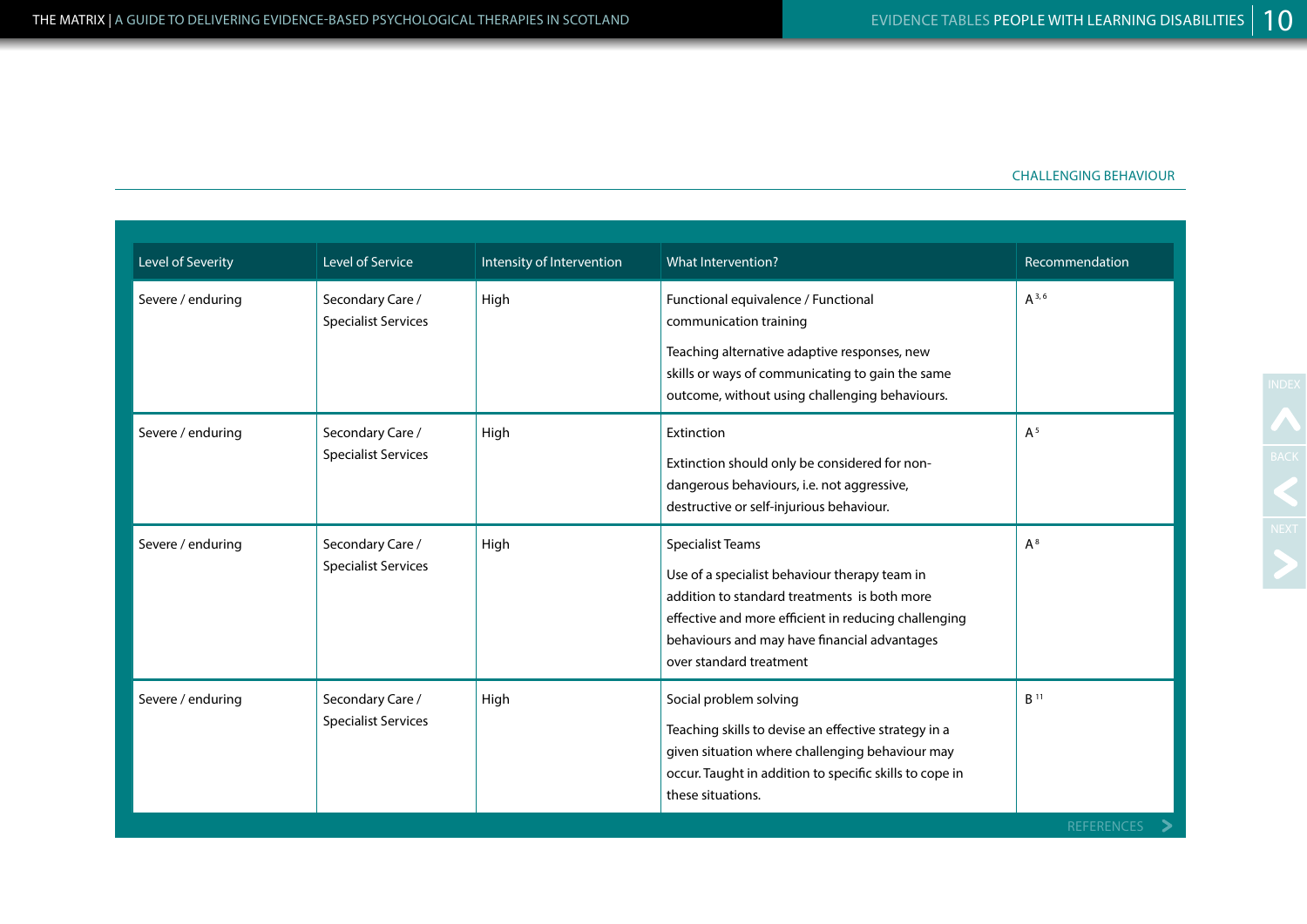### **DEPRESSION**

| Level of Severity                                                                      | Level of Service                | Intensity of Intervention | What Intervention?                                                   | Recommendation    |
|----------------------------------------------------------------------------------------|---------------------------------|---------------------------|----------------------------------------------------------------------|-------------------|
| Mild to moderate<br>learning disability and<br>mild to severe levels of<br>depression. | Specialist community<br>service | Low                       | Group CBT with an additional component<br>concerning social support. | B <sup>1,2</sup>  |
|                                                                                        |                                 |                           |                                                                      | <b>REFERENCES</b> |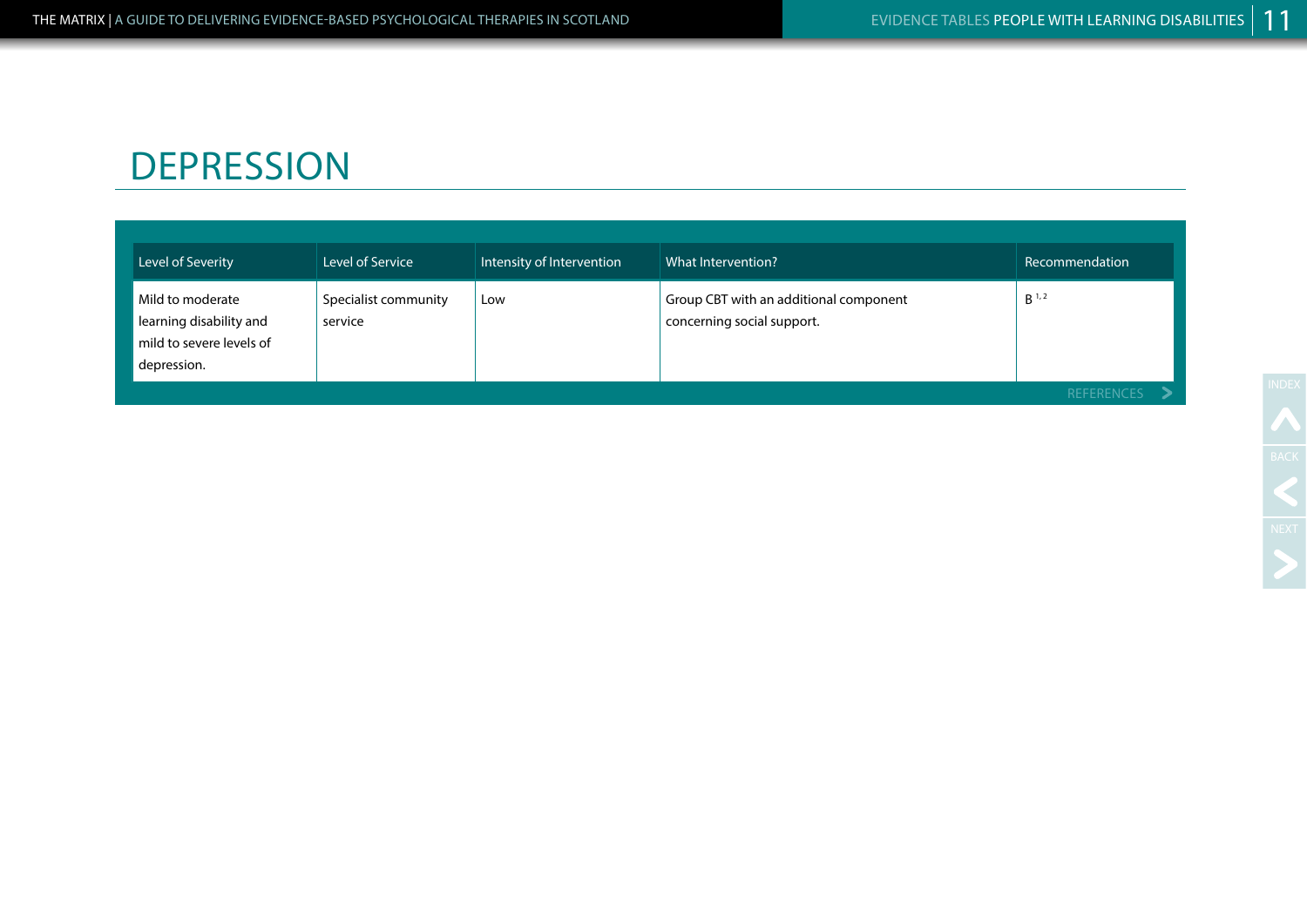# **PSYCHOSIS**

| Level of Severity                                               | Level of Service    | Intensity of Intervention | What Intervention? | Recommendation |
|-----------------------------------------------------------------|---------------------|---------------------------|--------------------|----------------|
| Mild to borderline<br>learning disability.<br>Severe / enduring | <b>Primary Care</b> | High                      | Individual CBT     | $B^{\circ}$    |
|                                                                 |                     |                           |                    | REFERENCES     |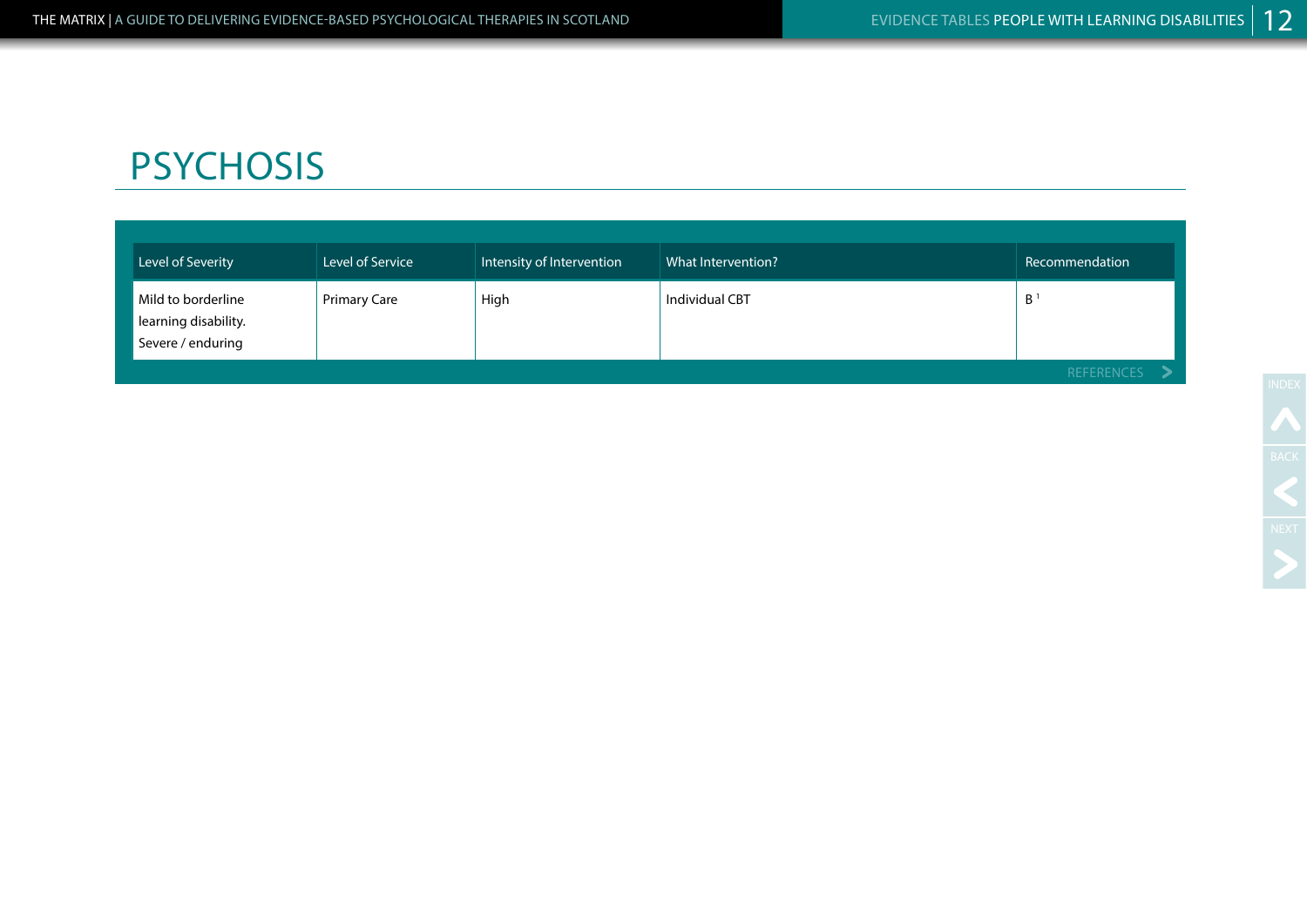# **CONTRIBUTORS**

DR ALISON ROBERTSON Head of LD Psychology, NHS Fife

PROFESSOR ANDREW JAHODA Professor of Learning Disabilities, University of Glasgow

DR MARTIN CAMPBELL Senior Lecturer, School of Psychology, University of St Andrews

DR SHARON HOME JENKINS Consultant Clinical Psychologist, NHS Fife

DR STEPHEN OATHAMSHAW Consultant Clinical Psychologist, NHS Borders

MS CLAIRE LAMMIE Research Assistant, University of Glasgow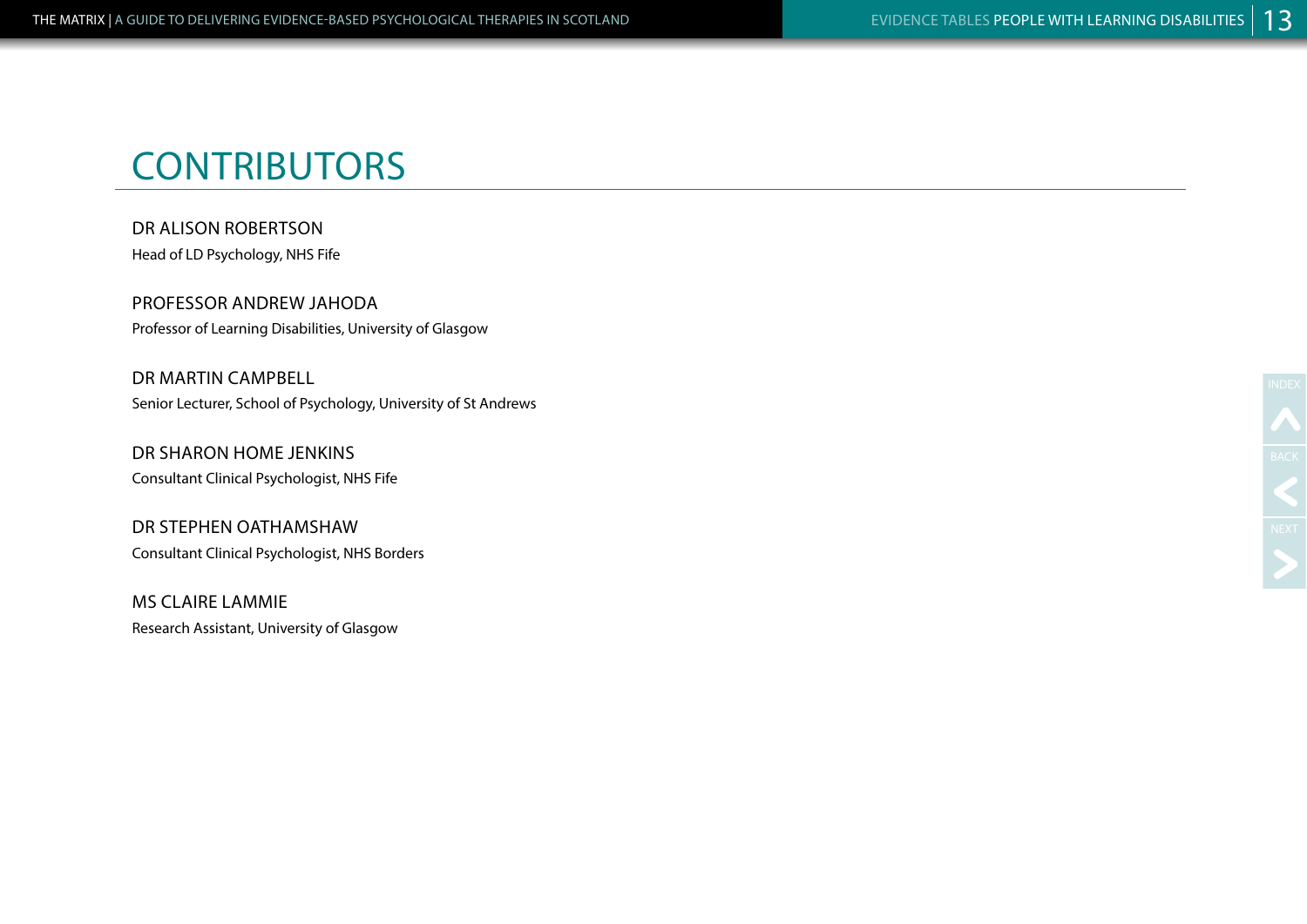### **REFERENCES**

#### ANGER

1. Willner, P., Jones, J., Tamsy, R., Green, G. (2002). A Randomized Controlled Trial of the Efficacy of a Cognitive-Behavioural Anger Management Group for Clients with Learning Disabilities. Journal of Applied Research in Intellectual Disabilities, 15, 224–235.

- 2. Hagiliassis, N., Gulbenkoglu, H., Di Marco, M., Young, S., Hudson, A. (2005). The Anger Management Project: A group intervention for anger in people with physical and multiple disabilities. Journal of Intellectual & Developmental Disability, 30, 86–96.
- 3. Taylor. J., Novaco, R., Gillmer, B., Robertson, A., Thorne, I. (2005). Individual cognitive-behavioural anger treatment for people with mild-borderline intellectualdisabilities and histories of aggression: A controlled trial. British Journal of Clinical Psychology, 44, 367-382.
- 4. Taylor, J., Novaco, R., Gillmer, B., Thorne, I. (2002). Cognitive–Behavioural Treatment of Anger Intensity among Offenders with Intellectual Disabilities. Journal of Applied Research in Intellectual Disabilities, 15, 151–165.

### ANXIETY

1. Lindsay, W.R., Baty, F.J., Michie, A.M., & Richardson, I. (1989) A comparison of anxiety treatments with adults who have moderate and sever metal retardation. Research on Developmental Disabilities, 10, 129-140.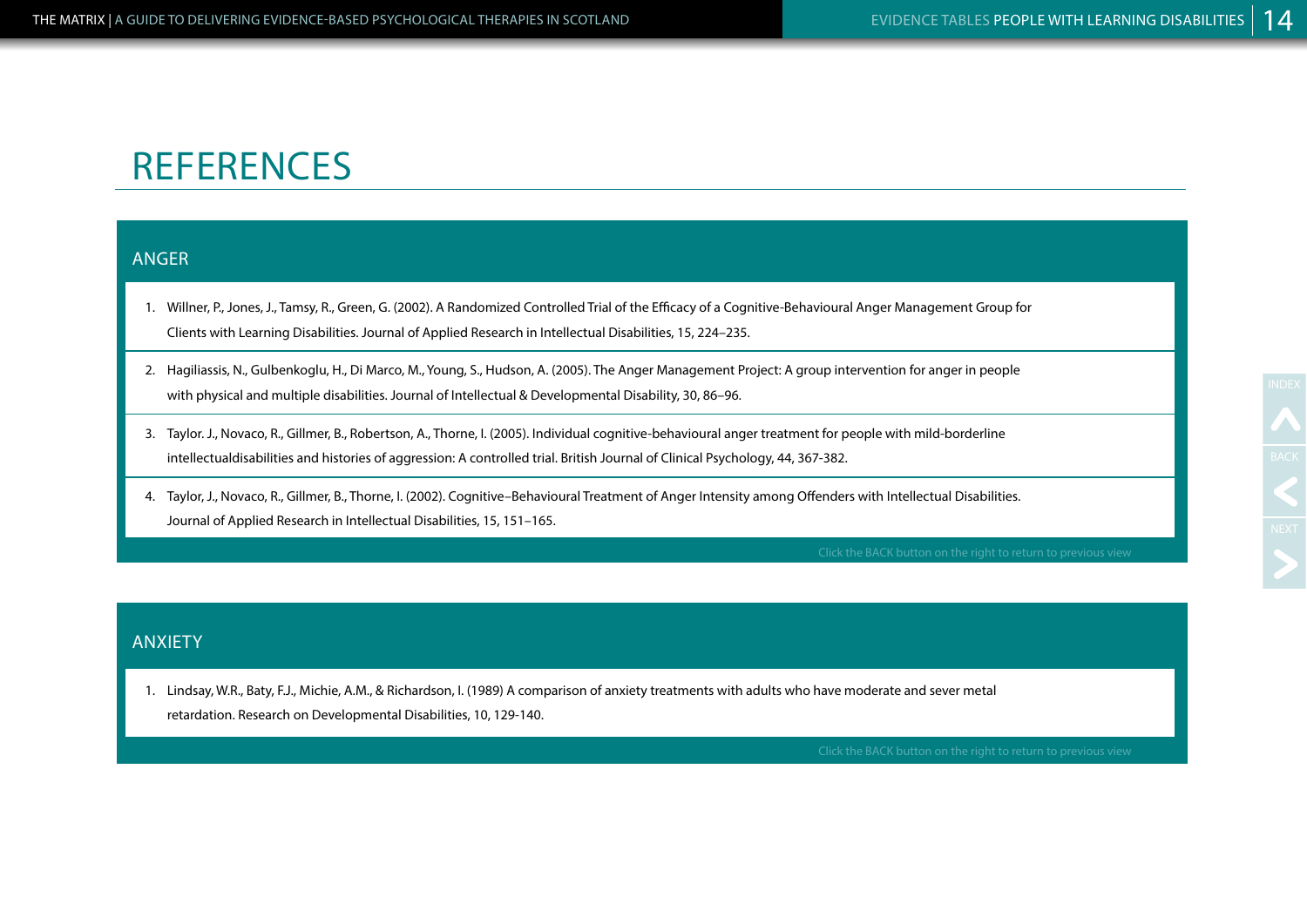#### **REFERENCES**

### CHALLENGING BEHAVIOUR 1. Didden, R., Korzilius, H., van Oorsouw, W. & Sturmey, P. (2006) Behavioral treatment of challenging behaviors in individuals with mild mental retardation: meta-analysis of single-subject research. American Journal on Mental Retardation, 111, 290–8. 2. Didden, R., Duker, P.C., & Korzilius, H. (1997). Meta-analytic study on treatment effectiveness for problem behaviors with individuals who have mental retardation. American Journal of Mental Retardation, 101, 4, 387-399. 3. Harvey, S.T., Boer, D. & Evans, I.M. (2009) Updating a meta-analysis of intervention research with challenging behaviour: treatment validity and standards of practice. Journal of Intellectual & Developmental Disability, 34, 1, 67-80. 4. Mace, F.C., Blum, N.J., Sierp, B.J., Delaney, B.A. & Mauk, J.E. (2001) Differential response of operant self-injury to pharmacologic versus behavioral treatment. Journal of Developmental Behaviour in Pediatrics, 22(2), 85-91. 5. Scotti, J.R., Evans, I.M., Mayer, L.H. & Walker, P. (1991) A meta-analysis of intervention research with problem behavior: treatment validity and standards of practice. American Journal on Mental Retardation, 96, 233-56. 6. Shogren, K. A., Faggella-Luby, M. N., Bae, S. J. & Wehmeyer, M. L. (2004) The effect of choice-making as an intervention for problem behavior: a metaanalysis. Journal of Positive Behavior Interventions, 6, 228–37. 7. Lerman, D.C. & Iwata, B.A. (1996) Developing a technology for the use of operant extinction in clinical settings: an examination of basic and applied research. Journal of Applied Behaviour Analysis, 29, 345-82. 8. Hassiotis, A., Robotham, D., Canagasabey, A., Renee, R., Langridge, D., Blizard, R., Murad, S. and King, M. (2009) Randomized, single-blind, controlled trial of a specialist behavior therapy team for challenging behavior in adults with intellectual disabilities. The American Journal of Psychiatry, 166(11), 1278-1285. 9. Totsika, V., Toogood, S., Hastings, R.P. & McCarthy, J. (2010) The Effect of Active Support Interactive Training on the Daily Lives of Adults with an Intellectual Disability. Journal of Applied Research in Intellectual Disabilities, 23, 2, 112-121. 10. Sigafoos, J. & Kerr, M. (1994) Provision Of Leisure Activities for the Reduction of Challenging Behavior. Behavioral Interventions, 9, 1, 43-53. 11. Loumidis, K. & Hill, A. (1997) Training social problem solving skills to reduce maladaptive behaviours in intellectual disability groups: the influence of individual difference factors. Journal of Applied Research in Intellectual Disabilities, 10, 217-37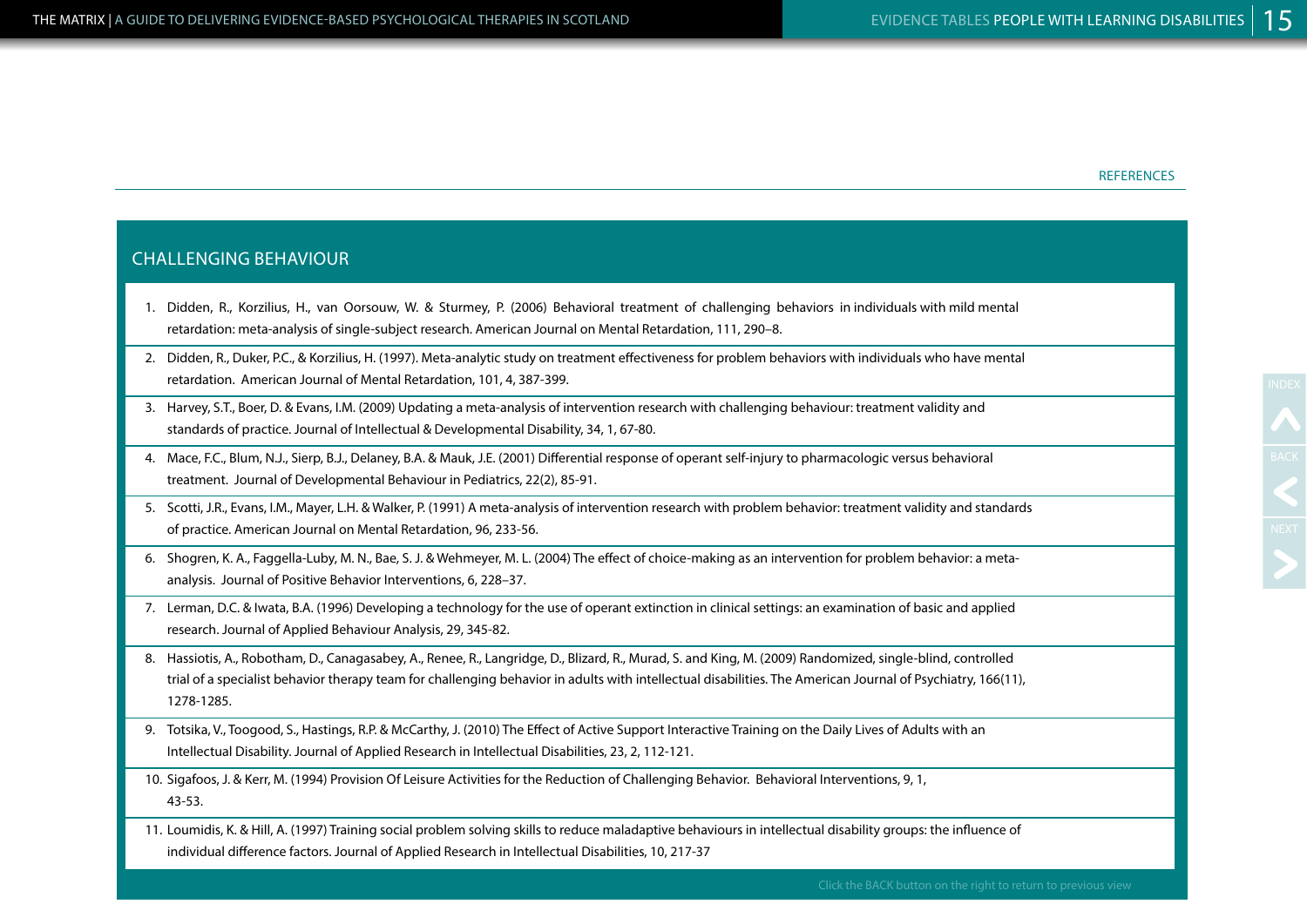#### REFERENCES

### DEPRESSION

- 1. McGillivray, J., McCabe, M., Kershaw, M. (2007). Depression in people with intellectual disability: An evaluation of a staff-administered treatment program. Research in Developmental Disabilities, 29, 24–536.
- 2. McCabe, M., McGillivray, J., Newton, D. (2006). Effectiveness of treatment programmes for depression among adults with mild/moderate intellectual disability. Journal of Intellectual Disability Research, 50, 239-247.

#### **PSYCHOSIS**

1. Haddock, G., Lobban, F., Hatton, C., Carson, R. (2004). Cognitive–behaviour Therapy for people with psychosis and mild intellectual disabilities: a case series. Clinical Psychology and Psychotherapy, 11, 282–298.